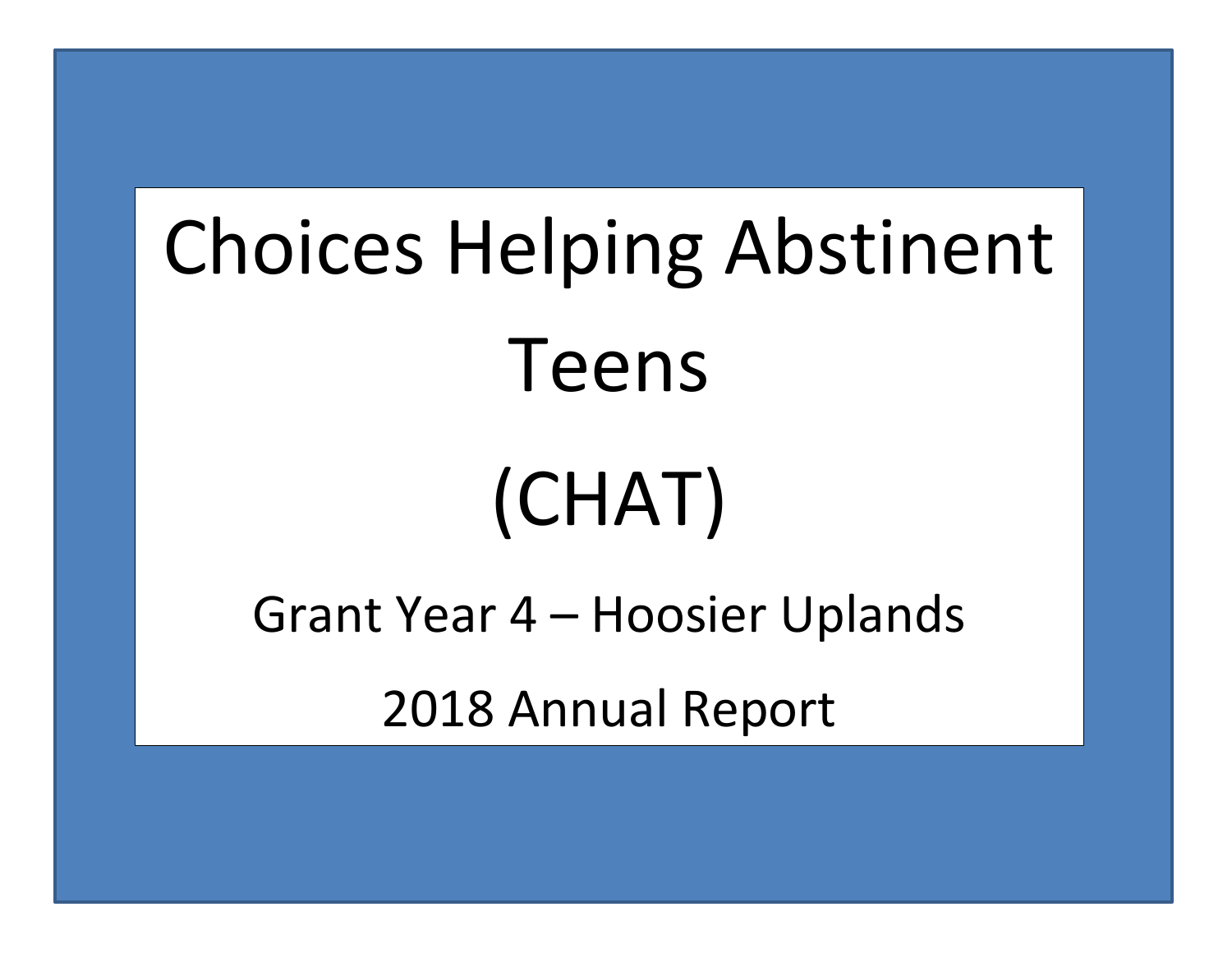Hoosier Uplands' CHAT (Choices Helping Abstinent Teens) Program is an abstinence education program that encourages youth to practice abstinence to protect themselves from the consequences of engaging in sexual activities. It teaches participants to make responsible decisions, to respect themselves as well as others, and the importance of developing a positive self-image. The curriculum educates the participants on how to get out of high-risk situations, how to set physical limits, and the appropriate negotiation and refusal skills necessary to communicate abstinence. The CHAT program is offered to junior high and high school students during health classes at Orange, Lawrence, Martin and Washington counties. This eight-module program is also designed to educate students about how to have healthy relationships, including ways to deal with peer pressure and partner pressure.

The following graph depicts data retrieved by Junior High and High School students in Lawrence, Orange, Martin and Washington counties who participated in the program and activities. **413 students were serviced during the grant year!**